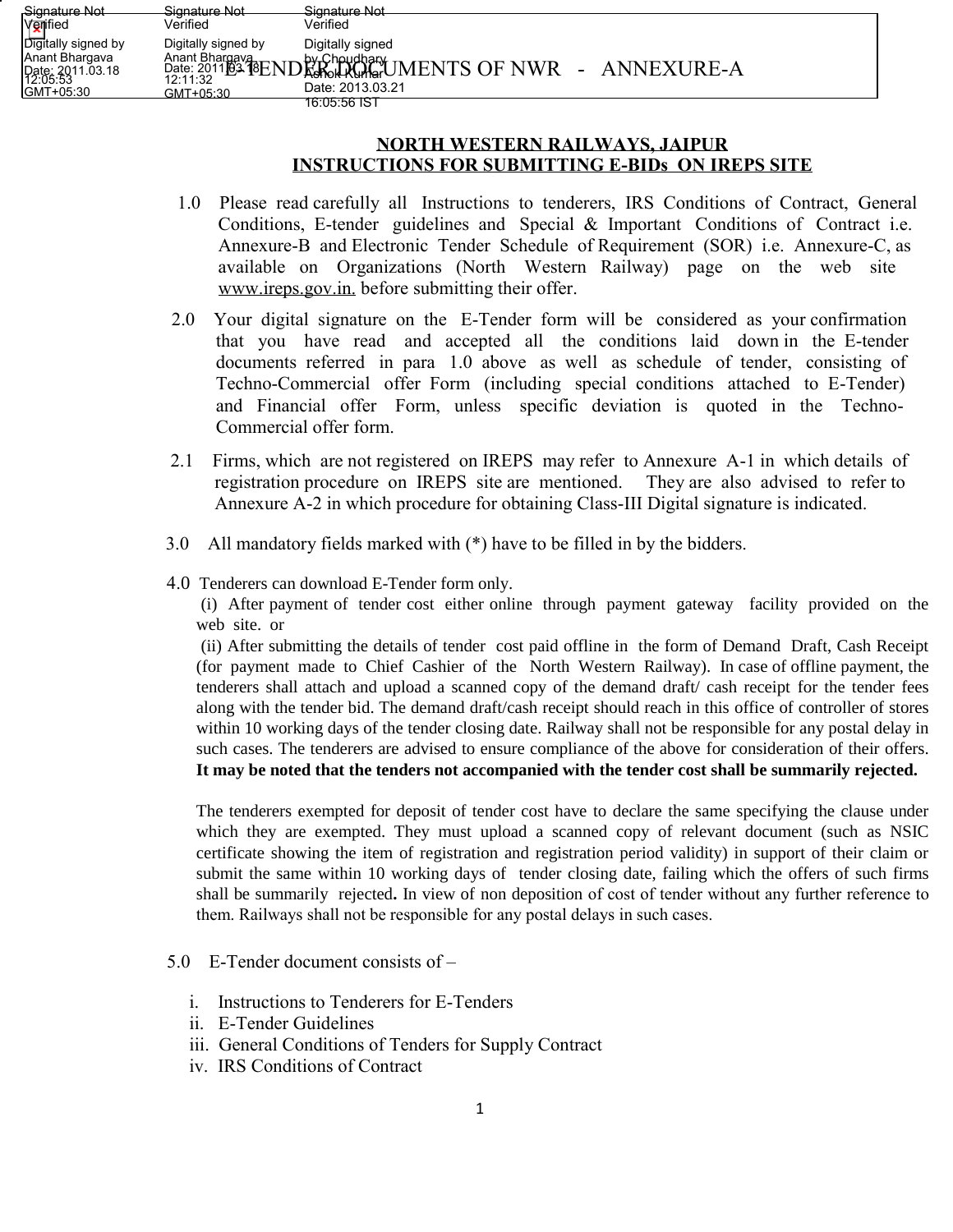- v. Special & Important Conditions of Contract
- vi. Techno-commercial offer Form including attached documents, if any. Financial offer Form.
- 6.0 No Manual offers sent by post/Fax or in person shall be accepted against such E-tenders even if these are submitted on the Firms letter head and received in time. All such manual offers shall be considered as INVALID offers and shall be rejected summarily without any consideration.

7.0

Railways have started making payments through NEFT system for quick money transfer to the tenderers account.

- (i) Tenderers must give their consent in the mandate form provided at Annexure <sub>3</sub>.8 of General Conditions of Tenders for Supply Contract, for receipt of payment through NEFT.
- (ii) In case of non-payment through NEFT or where NEFT facility is not available payment will be released through cheque.
- 8.0 The tenderers must fill in the techno-commercial offer form (consisting of eligibility criteria, terms & conditions, performance statement, deviation statement, check list & special conditions etc.), financial offer form and attach scanned copy of all the documents needed as per Annexure-A, Annexure-B & Annexure-C as available on IREPS site i.e. www.ireps.gov.in.

9.0

All the mandatory fields of the Techno-commercial Offer Form and Financial Offer Form (i.e. Rate page) including basic rate, all taxes & duties (including maximum percentage of Sales Tax/VAT, and E.D, or any other taxes/duties which may become applicable during the currency of Contract), freight and any other charges shall have to be filled up by the vendor. The unit of rate shall be as indicated in the tender schedule and can not be changed or altered by the vender. Thereafter, all inclusive unit rates on FOR destination basis shall be automatically calculated by the system and shown to the vendor before submission of offer.

**Important Note : -** All tenderers should note carefully that the entries for rate, taxes & duties, freight and any other levy shall have to be made by them only in the relevant fields as provided in the financial offer form. In case, any entry made by tenderer outside the relevant field, same shall be ignored by the system while evaluating the offers for the reason that the comparative statement is prepared automatically by the system on the basis of the entries as made by tenderer in the relevant & respective field only. This computer generated comparative statement forms the basis for evaluation of offers, deciding the interse ranking of offers and further deciding the tender accordingly.

> For example, if freight charges are mentioned extra and are not quantified in exact amount in the appropriate column/field, then freight charges shall be taken as nil in the comparative statement prepared automatically by the EPS system.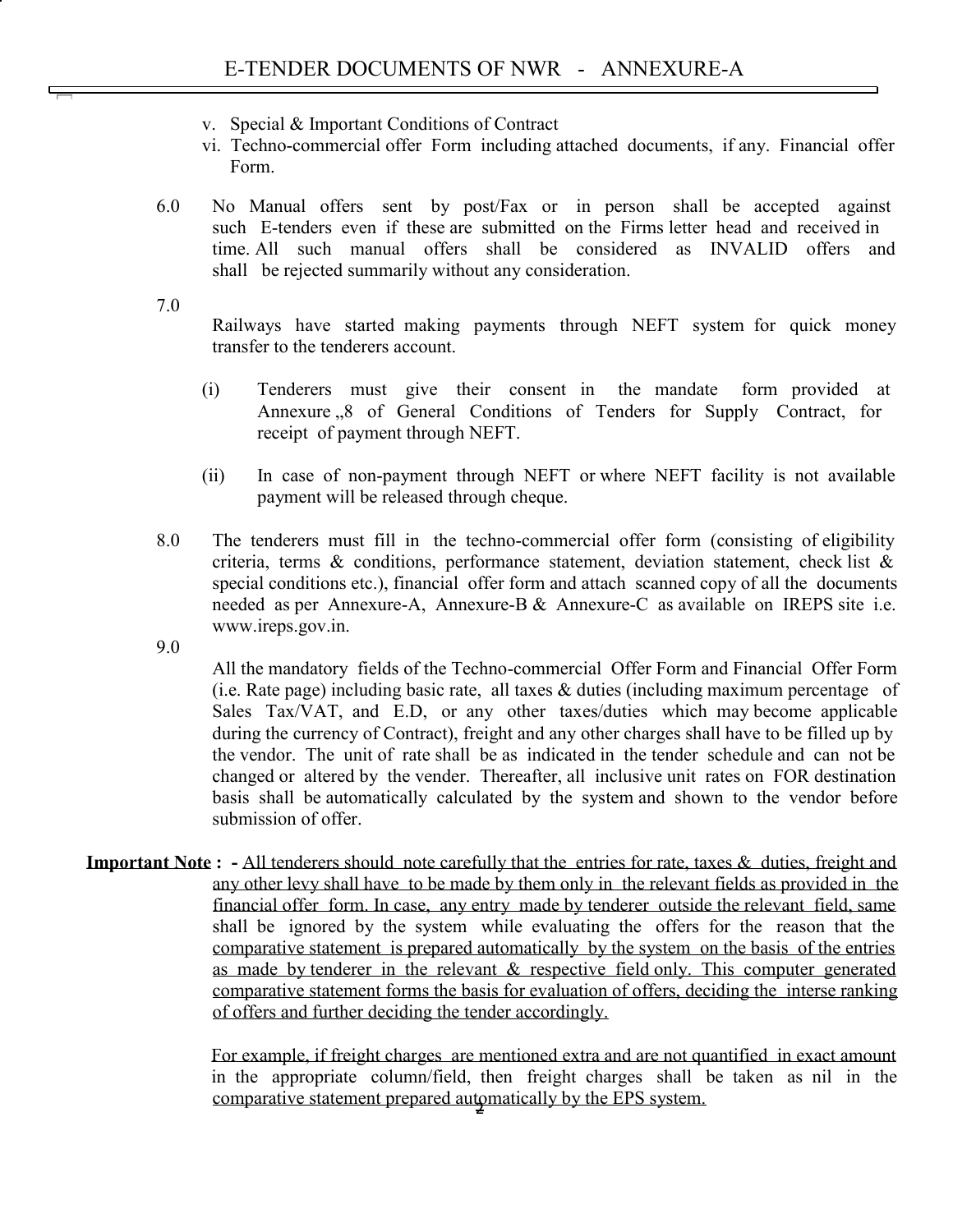Similarly if the Excise Duty, Sales Tax/VAT, Entry Tax, packing charges, forwarding charges etc. are not quantified in exact %age, then these elements like taxes/duties etc. shall also be taken as nil by the system in the comparative statement prepared automatically by the EPS system.

It is therefore, in the interest of the vendors to enter the exact %age or Amount in the relevant fields in the financial offer form, failing which any entry made by the tenderer

outside the relevant field shall be ignored and considered the same with impact as nil while deciding the interse ranking of the offers irrespective of the fact whether the tenderer has mentioned specific rates at some other place in its offer instead of the nominated field.

Therefore, it is quite essential for the vendor to note that the entries for rate, taxes/duties, freight and any other levy should not be made anywhere else except in the appropriate field/column provided in the financial offer form.

- 10. The E-bid system does not permit submission of any offer after closing date  $\&$  time of the e-tender. Hence there is no scope of any late or delayed offer in the online bidding process.
- 11. E-Tender form is not transferable and the same is to be submitted with digital signatures by the pre-authorized personnel of the vendor, already registered with the site.
- 12.0 EARNEST MONEY DEPOSIT: FOR OPEN TENDERS:
- 12.1 The Earnest Money Deposit (E.M.D.) shall be taken from all tenderers against advertised tenders subject to exemptions as detailed in condition No.14 of Important terms and conditions of E-Tender SOR i.e. Annexure-C
- 12.2 The amount of E.M.D. has been as specified in condition No.14 of Important terms and conditions of E-Tender SOR i.e. Annexure-C.
- 12.3 If a tenderer does not furnish the earnest money & is seeking waiver or exemption from payment of EMD he/she shall have to attach scanned copy of requisite documentary evidence in support of their claim and he/she should clearly indicate the category under which the firm is exempted. Failure to do so will be taken as unwillingness on his/her part to deposit the earnest money and such offers are liable to be ignored. For the other tenderers, Earnest Money as stipulated in the Notice for Invitation of Tenders (NIT) will have to be paid either manually (i.e. off line) as Bank Guarantee (as per enclosure at Sr.No.6 of Annexure-B)/ DD/ Cash Receipt etc or online through Payment Gateway link (Hyperlink).
- 12.3 All other bid terms and conditions shall be as per Annexure-B & C.
- 13.0 Drawings and Specifications: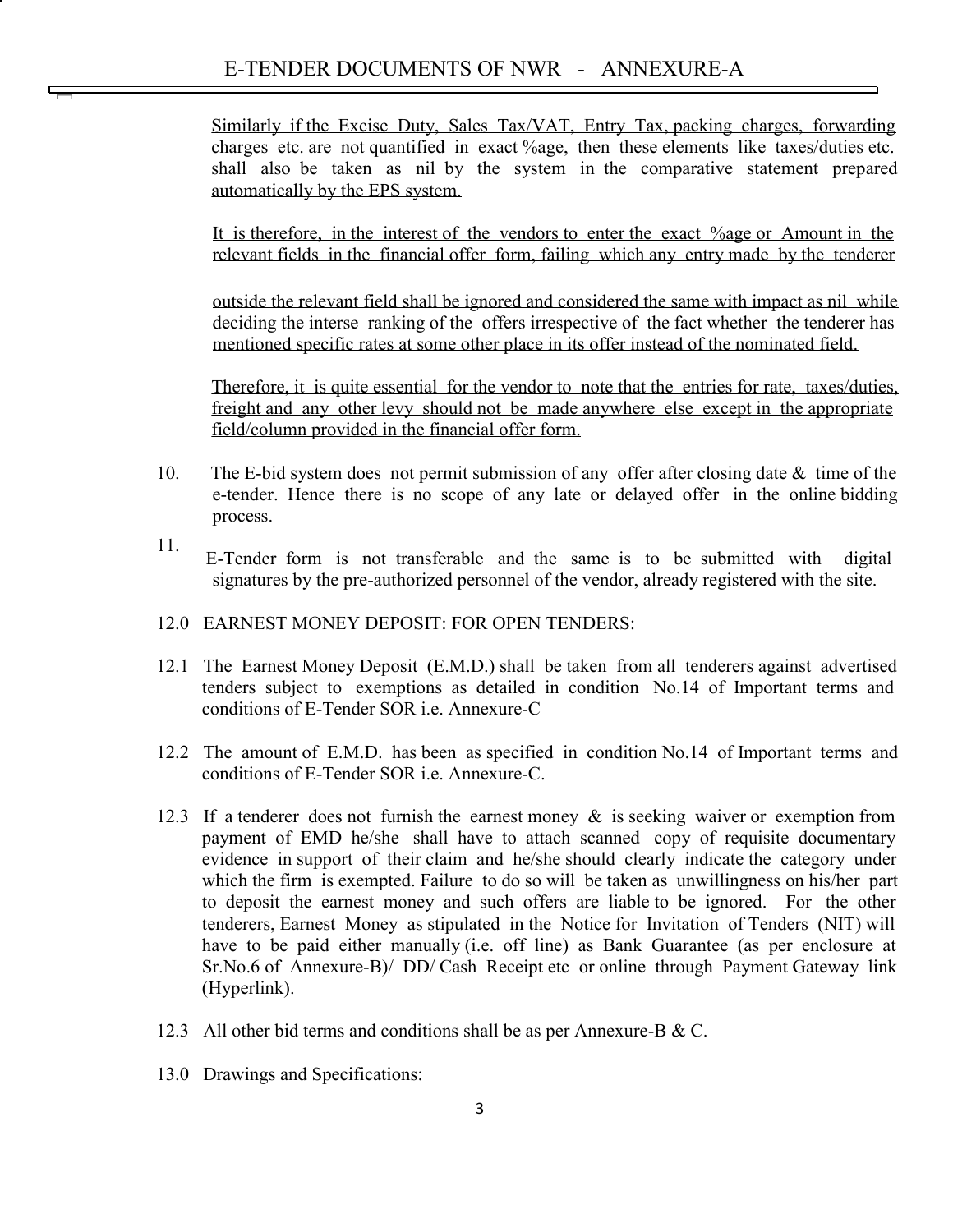- 13.1 Unless Drawings and Specifications as mentioned in the tender schedule/enquiry / offer form are provided with the tender documents or made available on Railways website for downloading by the tenderers, these may be obtained in the manner shown below:
	- (i) Specification/STR/Drawing of RDSO/ICF/DLW/CLW/ CORE etc may be obtained from the concerned authorities who have issued these, on payment.
	- (ii) Drawings and Specifications framed by Railways may be obtained from the office of the purchaser such as Controller of Stores, North Western Railway, Jaipur. However, in these cases, the tenderers shall have to:-
	- (a) Produce the documentary evidence for having paid the cost of tender documents by them unless they are provided with these documents free of cost because of their entitlement/ eligibility. In the later case, the tenderer will have to produce documentary evidence that they have been provided tender documents free.
	- (b) For such tenderers who download the tender documents, they have to produce the proof of such download while asking for such drawings and specifications.
- 13.2 If any tenderer happens to quote with their own Drawing No./Part No./Specification, then, they shall have to, necessarily, submit copy of all the requisite documents and information in support of their offer being in conformity with the tender Drawing/ Specification. Furthermore, copies of such drawings/specifications/catalogue are also to be enclosed, failing which the offer will be liable to be rejected.
- 14.0 E-Tender Opening:
- 14.1 No Vendor shall be required to be present in the Railways office for any E-Tender opening Process to know the comparative position. They can obtain totally transparent bid tabulation statement by logging on to the website.
- 14.2 Railways do not guarantee opening of tenders at the specified Date and Time due to reasons beyond control and unavoidable circumstances hence tenders can be opened even after due date and time. It shall, however, be ensured that no bids are submitted after tender closing Date and Time. Vendors cannot submit any offer or attach any file after the stipulated due date and time as given in the tender notice.
- 15.0 Documents to be attached/uploaded along with electronic offer by the tenderer :

Scanned copies of all the documents, which are required to be submitted by the tenderer in reference to our bid conditions as specified in bid documents i.e. Annexure-A, Annexure-B & Annexure-C shall have to be uploaded, along with their electronic offer.

16.0 Rate, Taxes and Duties: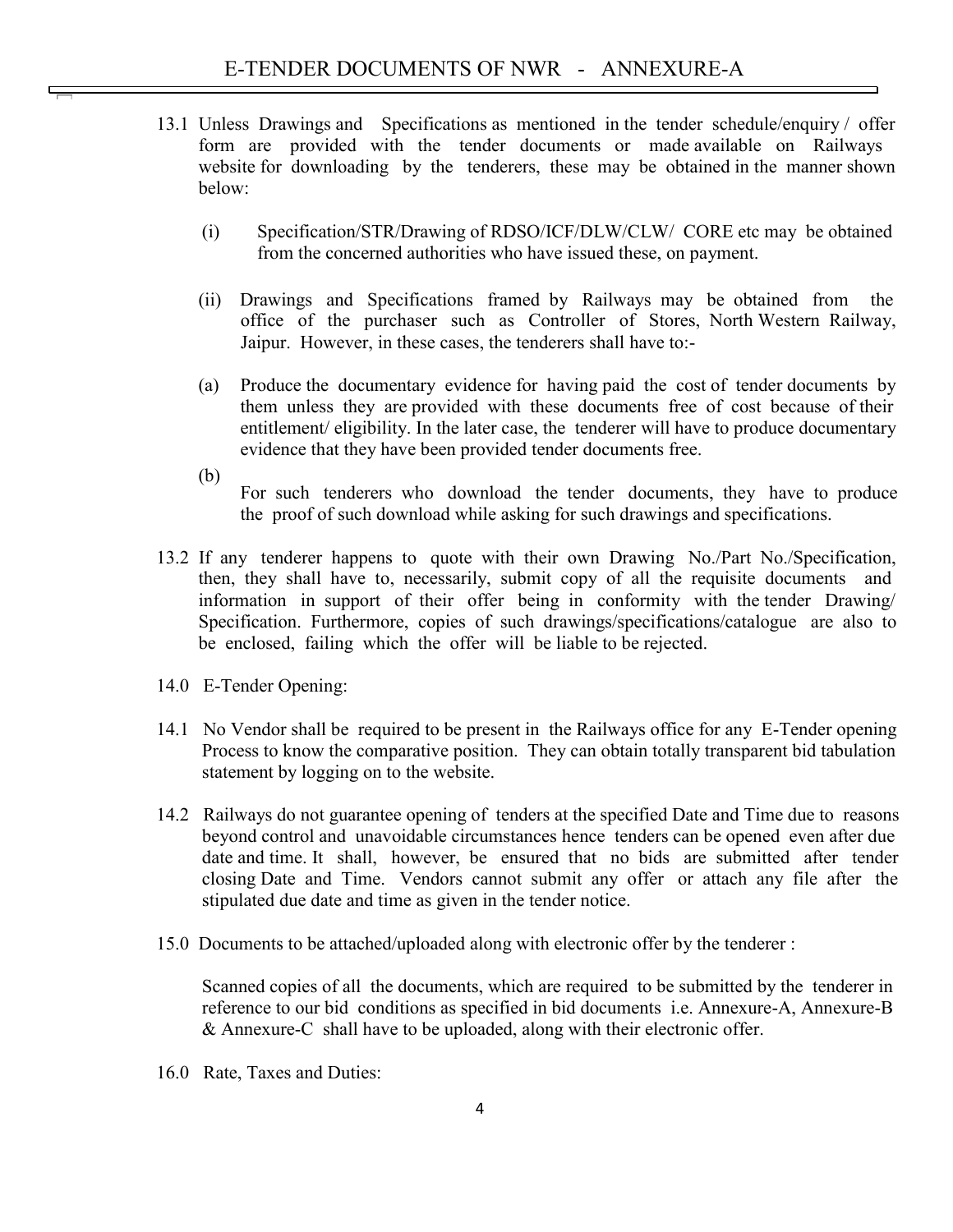with E-tender, encrypt his offer on his client machine with the secure encryption key available with the tender and digitally sign using his Digital Signature Certificate.

- 16.2 Tenderers shall clearly indicate separately ex-works basic price, packing charges, forwarding charges, the applicable percentage of Excise Duty in exact %age, Educational Cess, Sales Tax/VAT and also specific amount of Freight charges up to destination etc, in the respective field of the Financial OfferForm for each unit tendered. Tenderer should note that Duties and Taxes are not payable on freight charges and forwarding charges. Therefore, if the tenderer happens to quote a composite rate, due break-up is to be given by them showing freight and forwarding charges separately in the field of the Financial Offer Form.
- 16.3 Tenderers are required to quote in the same rate unit (i.e. Number, set etc.) as given in the Tender Schedule. Any deviation in this aspect will make the offer liable to be ignored.
- 16.4 All other terms and conditions shall be i.e. as per instructions to tenderers i.e. Annexure-B and also as per E-Tender SOR i.e. Annexure-C.
- 17.0 Excise Duty:
- 17.1 Tenderers are advised to refer to important note given above in para 9 for filling up of Excise Duty in the financial offer form.

In case the Excise Duty is shown as "inclusive" by the tenderer, then the offer will be taken as inclusive of ED assuming that the tenderer has included highest prevailing rate of ED in their offer.

In such cases no increase in ED rate after placement of purchase order on account of statutory variation shall be allowed to the tenderer, but however the railway shall have the right to claim benefit of any such downward variation in ED in favour of railways.

- 17.2 If Excise Duty (ED) is being charged extra, then the tenderers shall clearly indicate the maximum percentage of statutory ED as may be applicable during the currency of contract for the tendered stores in the appropriate field of the Financial Offer Form.
- 17.3 If ED is not claimed in the offer and nothing is mentioned about Excise duty, then no ED will be payable. If ED is claimed in the offer with exact rate and no statutory variation is claimed by the firm in the offer, then the same will be considered duly evaluating the offers with their quoted rate of ED, but without giving statutory upward variation in ED rate after placement of purchase order.
- 17.4 In no case the variation in ED (beyond the statutory maximum rate of ED applicable at the time of submission of offer due to increase in turnover during the currency of contract) will be admissible.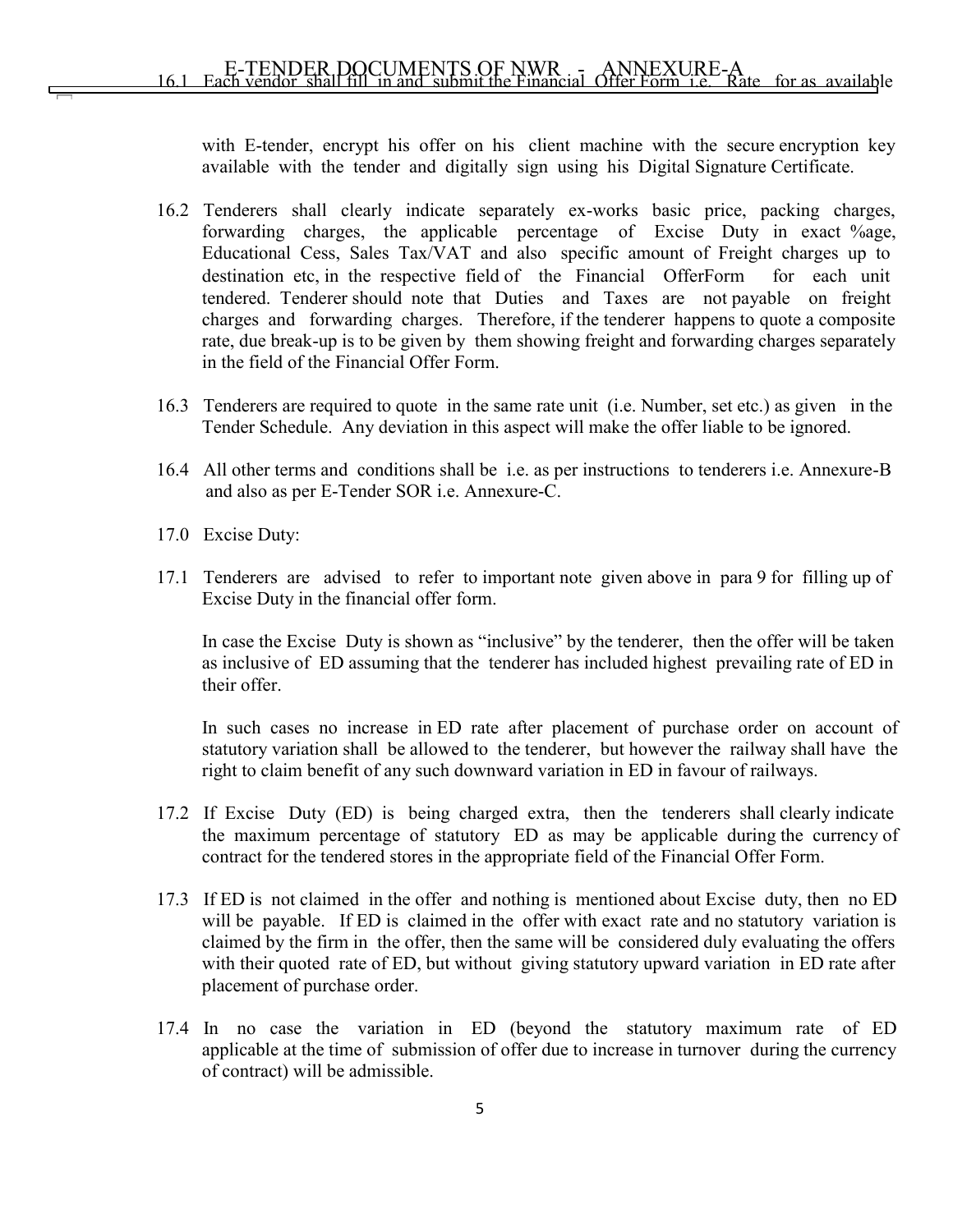17.5 If the tenderer misclassifies the goods under relevant excise tariff rules, the Railway

will not pay increased Excise Duty due to such misclassification. ED will be paid subject to documentary evidence and government notifications only.

- 17.6 All other terms and conditions shall be as per Annexure-B  $\&$  C on the subject matter.
- 18.0 Sales Tax/Value Added Tax:
- 18.1 Sales tax/ Value Added Taxes shall be quoted  $\mu$ extra in Percentage (%) if applicable or quote "Zero" if exempted in the appropriate input box on the Financial Offer Form.
- 18.2 Issue of Form "D towards CST on inter-state purchase by Railways is withdrawn. Consequent upon the withdrawal of "D Form, the rate of CST on inter-state sale to Railways shall be the rate of VAT/State Sales Tax applicable in the state of the selling dealer/vendor.
- 18.3 Provincial or inter-state central sales tax where leviable and intended to be claimed from purchaser should be separately indicated along with the quoted price. The tenderer should quote the exact percentage of VAT that they will be charging extra.
- 18.4 All other bid terms and conditions shall be as per Annexure-B  $\&$  C on the subject matter.
- 19.0 Price Variation Clause: Please refer to Para 6.8 of Annexure 'B' of tender documents.
- 20.0 Tenderers are advised to refer to "Instruction to tenderers" i.e. Annexure-B, E-tender SOR i.e. Annexure-C and E-Tender Guidelines for detailed Terms and Conditions as available on IREPS site i.e. www.ireps.gov.in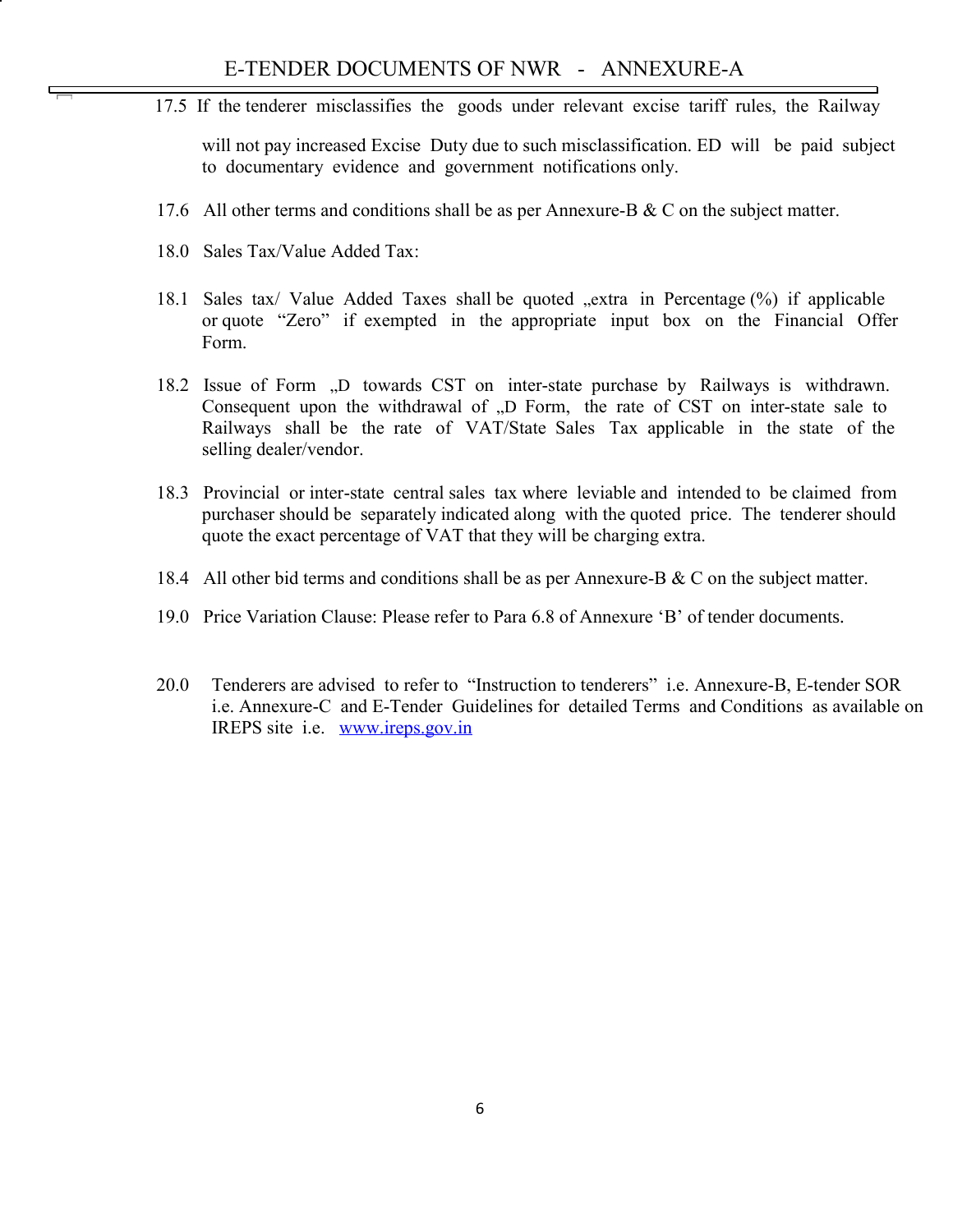ANNEXURE 'A-1'

## **Important notice to Vendors not registered on IREPS for Participation in E tenders floated on IREPS site**

Tender case no. The case of the contract of the case of the case of the contract of the case of the contract of the contract of the contract of the contract of the contract of the contract of the contract of the contract o

Brief Description of stores

- 1. Please note that the bids/offers against above tender case of this Railway have been invited electronically to be submitted in Electronic format available on website www.ireps.gov.in.
- 2. The bid submitted manually shall not be accepted at all. So, all the prospective bidders are requested to submit their offer electronically only in the format available on website www.ireps.gov.in.
- 3. For submitting the offer electronically, the tenderers are required to have their class III Digital Signatures Certificate and registration on Indian Railways E Procurement (IREPS) website www.ireps.gov.in.
- 4. It may be noted that it shall be the sole responsibility of prospective bidders to get themselves registered on IREPS website and to submit their bid electronically prior to due date. North Western Railway shall not extend due date of tender opening for any delay on part of the bidder in obtaining digital signature and registration on IREPS site and later on COS/NWR/JP shall not entertain any complaint for not giving opportunity to the tenderer to quote against this E-tender.

5. The vendors are also requested to read the Vendor user manual available on IREPS website and familiarize themselves with the electronic tender process.

6. Vendors are also requested to attend the familiarization program being regularly conducted at 1600 Hours, every Friday in the Tender Room of the office of Controller of Stores, North Western Railway, Jaipur.

7. Following officers are nominated for assisting the vendors willing to participate in e-procurement process:

| $\overline{\phantom{a}}$ Σ $\overline{\phantom{a}}$ Γ. Νο. | Name & Designation Telephone No. |              | e-mail ID                |
|------------------------------------------------------------|----------------------------------|--------------|--------------------------|
| 1.                                                         | Shri Manoj Kumar 0141-2725955    |              | dycmm@nwr.railnet.gov.in |
|                                                            | DY.CMM/I                         | 9001195755   |                          |
| 2.                                                         | Shri C.S. Tyagi                  | 0141-2725961 | C tyagi@rediffmail.com   |
|                                                            | SMM/I                            | 9001195769   |                          |
|                                                            |                                  |              |                          |
|                                                            |                                  |              |                          |
|                                                            |                                  |              |                          |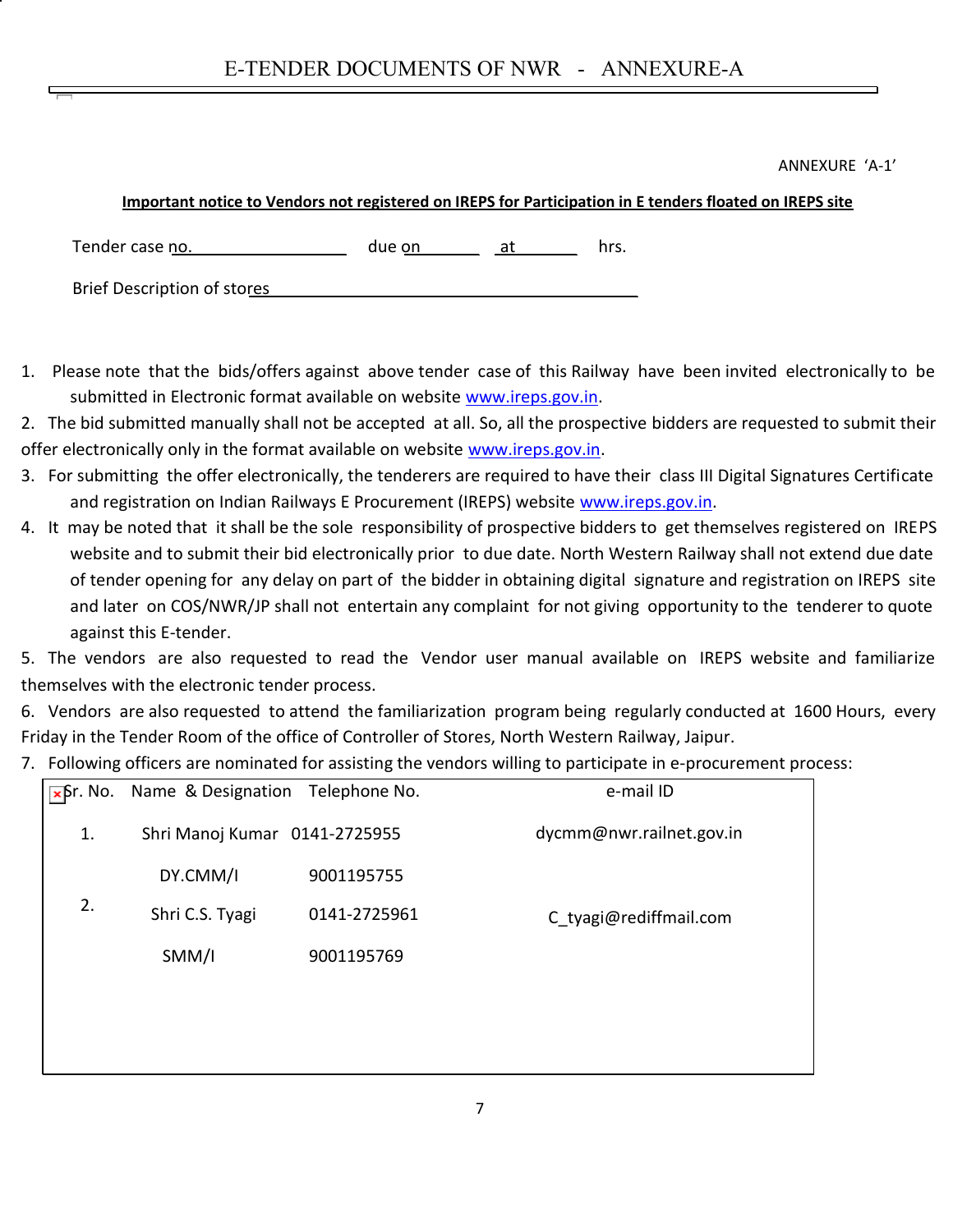8. The procedure in brief for obtaining digital signatures and registration on IREPS site are available in Annexure-B for the guidance of bidders.

 $\overline{}$ 

For COS/NWR/Jaipur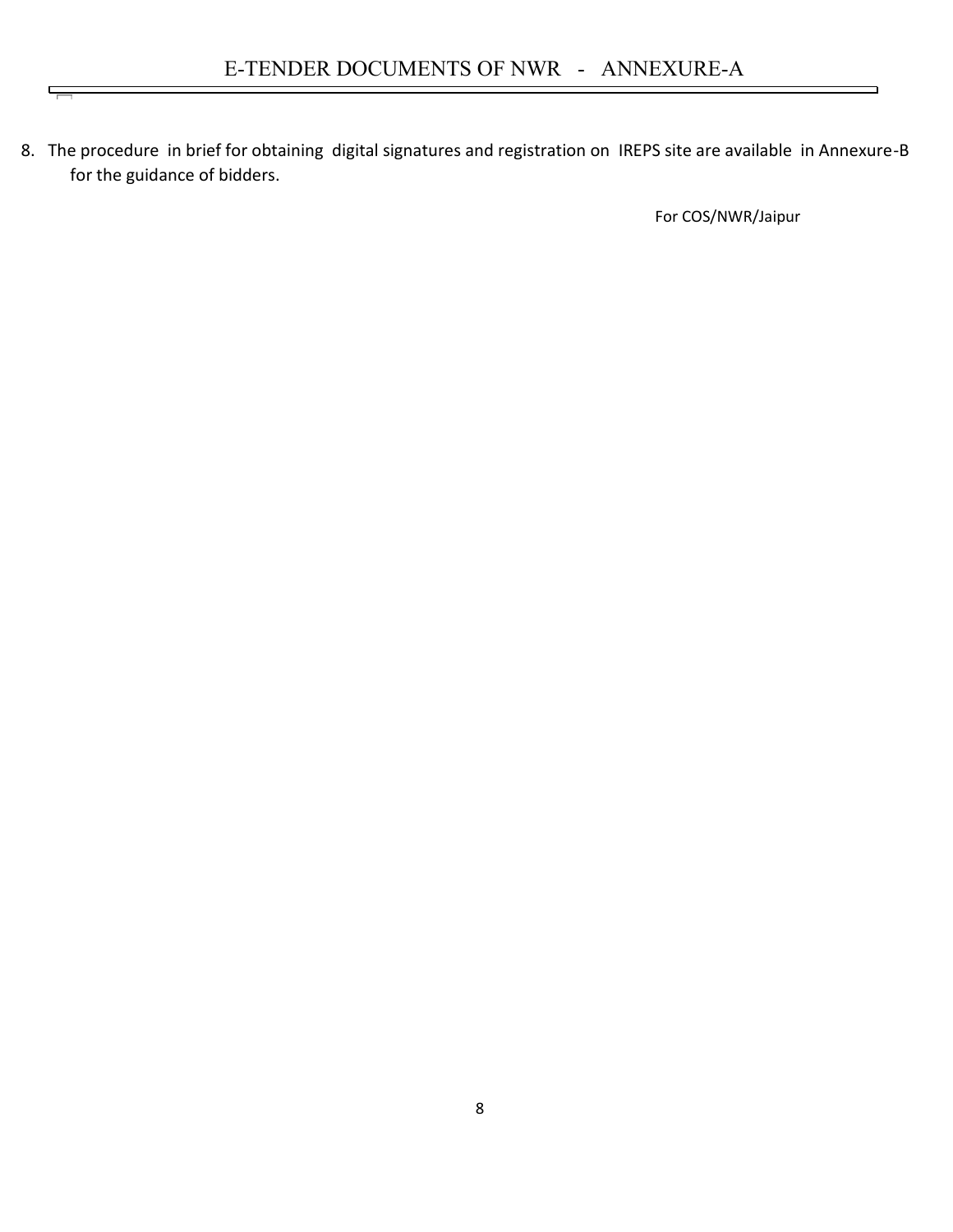ANNEXURE 'A-2'

## **Procedure for obtaining Class III digital signatures for participation in**

## **tender of NWR through e-procurement.**

- 1. Vendors desirous of Registration on IREPS website www.ireps.gov.in, have to obtain class III digital signatures as a prerequisite for registration.
- 2. The digital signature is a tool required for authentication of person who is signing and submitting the document electronically on the website.
- 3. The type of digital signature required for participation in the tenders of IREPS is a "Class III digital certificate".
- <sup>4.</sup> The digital certificate can be purchased by vendor from any of the Certifying Agencies authorized by Controller of Certifying Agencies (CCA) on payment of charges.
- 5. The details of the Certifying Agencies for selling of digital signatures are available on website of CCA -- www.cca.gov.in.
- 6. Vendors are requested to contact any of the Certifying Agencies for purchase of digital signature and then submit its request for registration on website of IREPS.
- 7. After having obtained class III Digital Signatures, the vendors may click on the "new vendors" link on IREPS website www.ireps.gov.in which will open a form for registration on the website. Vendors are requested to fill the complete details along with details of digital certificate on this registration form and submit.
- 8. The registered vendors shall be sent their "user name" and "password" in their e-mail by CRIS for logging on the website of IREPS.
- 9. Thereafter, new registered vendors can submit their offers after logging on the website using their digital signatures certificate.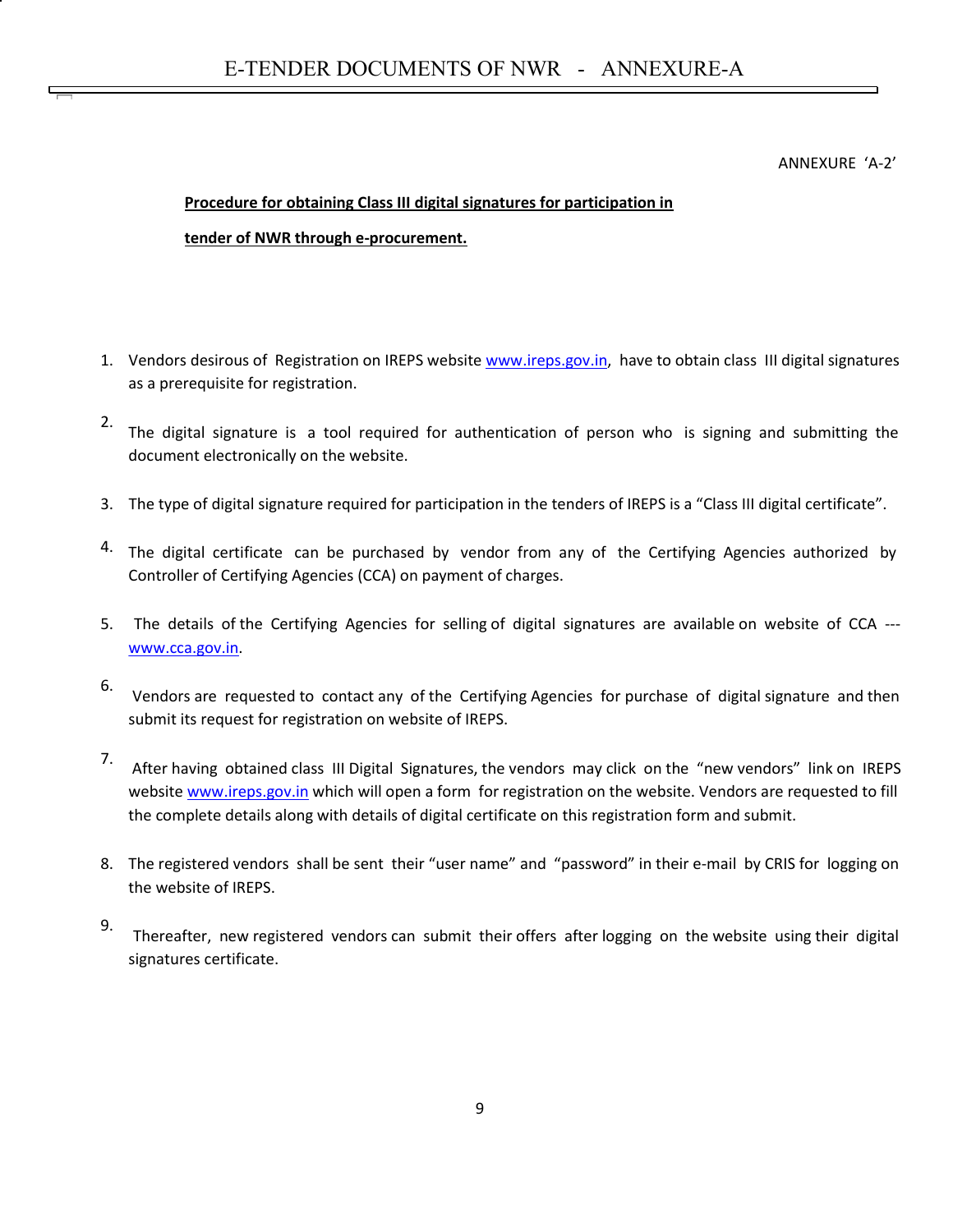- 10. In case any problem is faced during registration on IREPS website then help can be obtained from help desk CRIS(Centre for Railway Information System) which is being maintained at IREPS website by contacting at following telephone numbers:
	- I. 011-24105180
	- II. 011-24102855

Alternatively an e-mail can be sent to help desk of CRIS at following e-mail address: helpdesk.eps@cris.org.in

Contacts details of officials of CRIS are as under:

- I. Shri Rajaram Prasad , GM/Project Tel. No. 011-23379934
- II. Shri S.S. Mathur, DGM/Project Tel. No. 011-24104525
- 11. Further help can be taken from the officers mentioned in Annexure-"A" in regard to any problem related to purchase of digital signatures, registration on IREPS website and submission of offers for e-procurement tenders.

For COS/NWR/Jaipur.